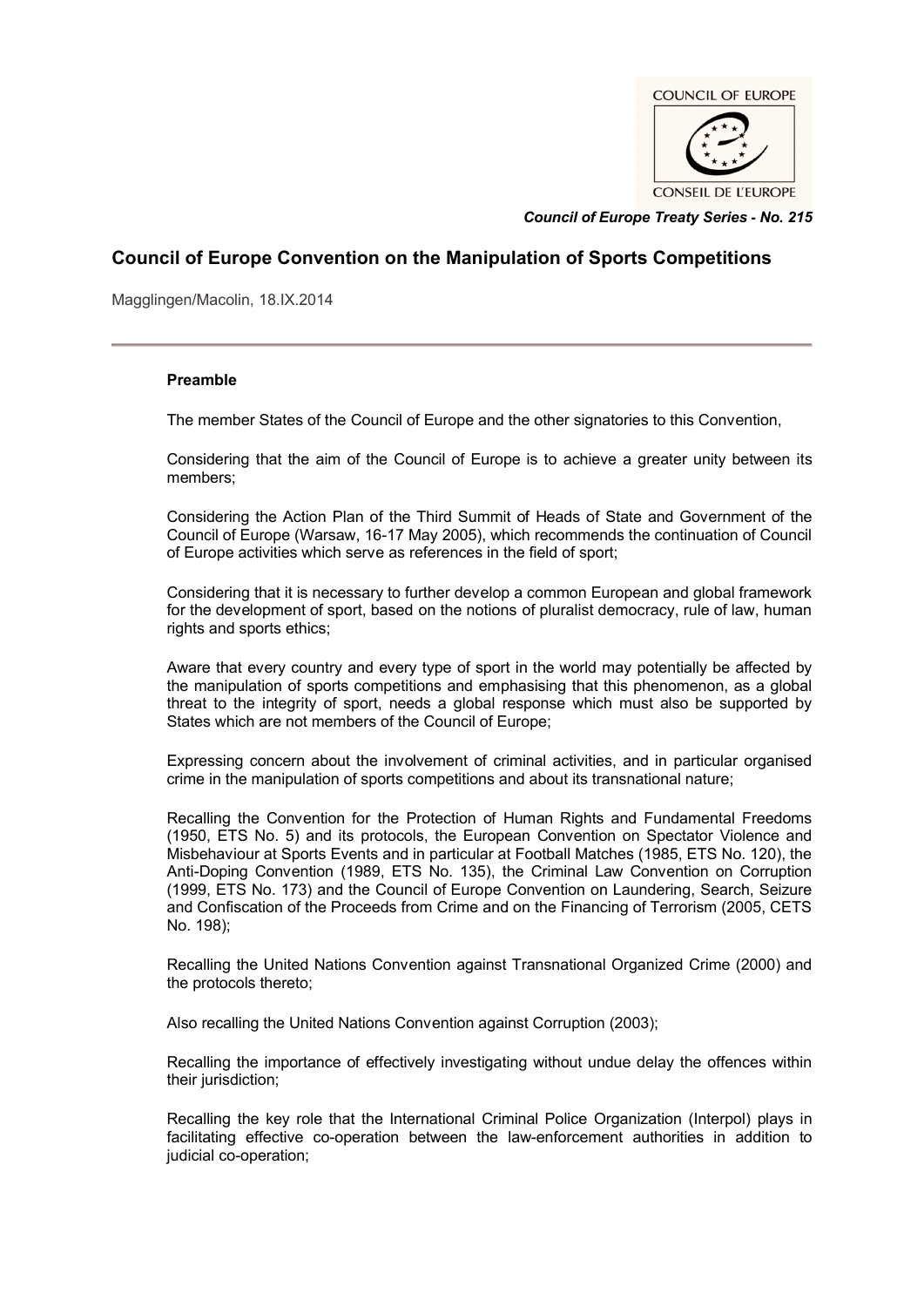Emphasising that sports organisations bear the responsibility to detect and sanction the manipulation of sports competitions committed by persons under their authority;

Acknowledging the results already achieved in the fight against the manipulation of sports competitions;

Convinced that an effective fight against the manipulation of sports competitions requires increased, rapid, sustainable and properly functioning national and international co-operation;

Having regard to Committee of Ministers Recommendations to member States No. R(92)13 rev. on the revised European Sports Charter; CM/Rec(2010)9 on the revised Code of Sports Ethics; Rec(2005)8 on the principles of good governance in sport and CM/Rec(2011)10 on promotion of the integrity of sport to fight the manipulation of results, notably match-fixing;

In the light of the work and conclusions of the following conferences:

- the 11th Council of Europe Conference of Ministers responsible for Sport, held in Athens on 11 and 12 December 2008;
- the 18th Council of Europe Informal Conference of Ministers responsible for Sport (Baku, 22 September 2010) on promotion of the integrity of sport against the manipulation of results (match-fixing);
- the 12th Council of Europe Conference of Ministers responsible for Sport (Belgrade, 15 March 2012) particularly in respect of the drafting of a new international legal instrument against the manipulation of sports results;
- the UNESCO 5th International Conference of Ministers and Senior Officials Responsible for Physical Education and Sport (MINEPS V).

Convinced that dialogue and co-operation among public authorities, sports organisations, competition organisers and sports betting operators at national and international levels on the basis of mutual respect and trust are essential in the search for effective common responses to the challenges posed by the problem of the manipulation of sports competitions;

Recognising that sport, based on fair and equal competition, is unpredictable in nature and requires unethical practices and behaviour in sport to be forcefully and effectively countered;

Emphasising their belief that consistent application of the principles of good governance and ethics in sport is a significant factor in helping to eradicate corruption, the manipulation of sports competitions and other kinds of malpractice in sport;

Acknowledging that, in accordance with the principle of the autonomy of sport, sports organisations are responsible for sport and have self-regulatory and disciplinary responsibilities in the fight against manipulation of sports competitions, but that public authorities, protect the integrity of sport, where appropriate;

Acknowledging that the development of sports betting activities, particularly of illegal sports betting, increases the risks of such manipulation;

Considering that the manipulation of sports competitions may be related or unrelated to sports betting, and related or unrelated to criminal offences, and that it should be dealt with in all cases;

Taking note of the margin of discretion which States enjoy, within the framework of applicable law, in deciding on sports betting policies,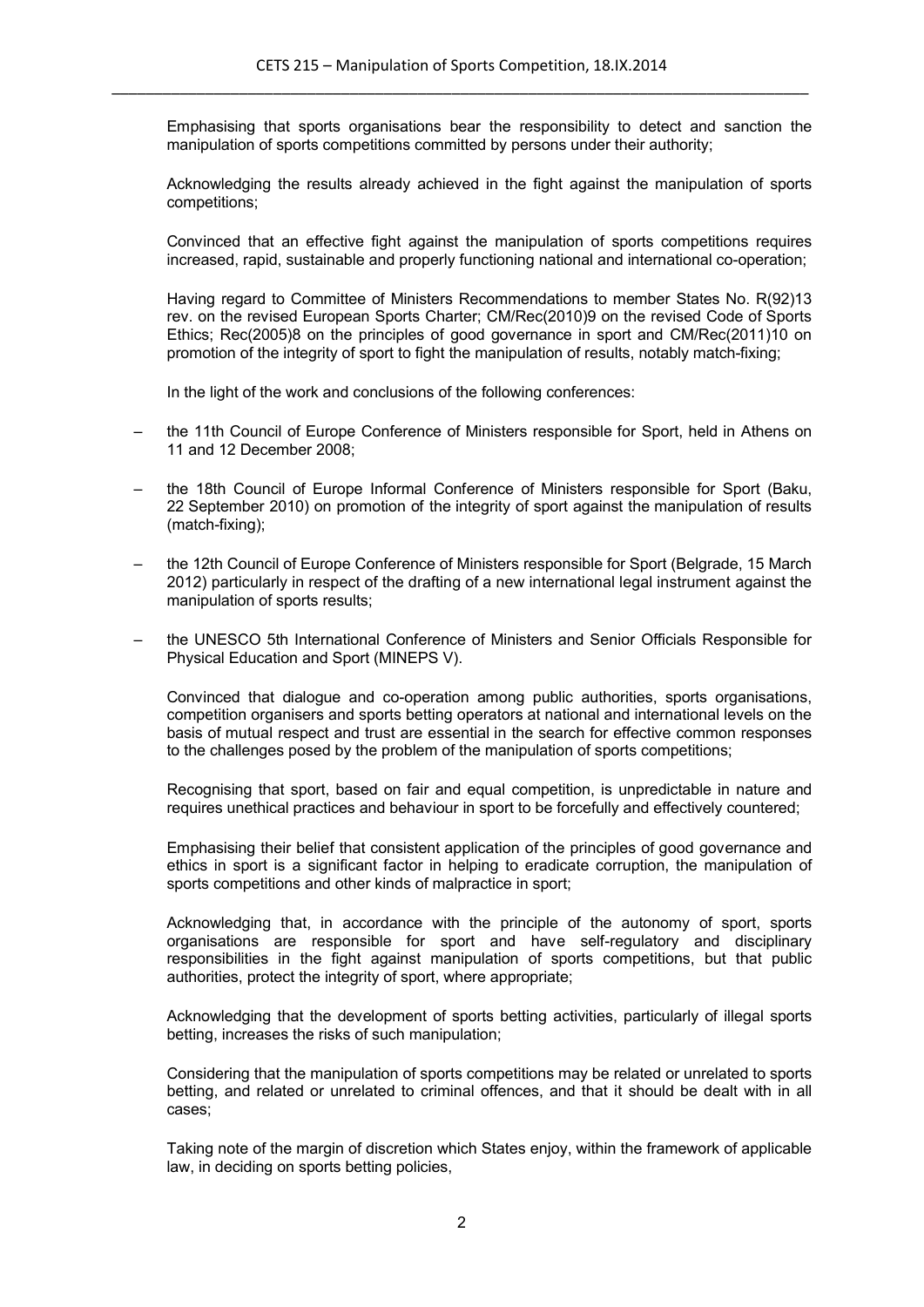Have agreed as follows:

# **Chapter I – Purpose, guiding principles, definitions**

# **Article 1 – Purpose and main objectives**

- 1 The purpose of this Convention is to combat the manipulation of sports competitions in order to protect the integrity of sport and sports ethics in accordance with the principle of the autonomy of sport.
- 2 For this purpose, the main objectives of this Convention are:
	- a to prevent, detect and sanction national or transnational manipulation of national and international sports competitions;
	- b to promote national and international co-operation against manipulation of sports competitions between the public authorities concerned, as well as with organisations involved in sports and in sports betting.

# **Article 2 – Guiding principles**

- 1 The fight against the manipulation of sports competitions shall ensure respect, inter alia, for the following principles:
	- a human rights;
	- b legality;
	- c proportionality;
	- d protection of private life and personal data.

# **Article 3 – Definitions**

For the purposes of this Convention:

- 1 "Sports competition" means any sport event organised in accordance with the rules set by a sports organisation listed by the Convention Follow-up Committee in accordance with Article 31.2, and recognised by an international sports organisation, or, where appropriate, another competent sports organisation.
- 2 "Sports organisation" means any organisation which governs sport or one particular sport, and which appears on the list adopted by the Convention Follow-up Committee in accordance with Article 31.2, as well as its continental and national affiliated organisations, if necessary.
- 3 "Competitions organiser" means any sports organisation or any other person, irrespective of their legal form, which organises sports competitions.
- 4 "Manipulation of sports competitions" means an intentional arrangement, act or omission aimed at an improper alteration of the result or the course of a sports competition in order to remove all or part of the unpredictable nature of the aforementioned sports competition with a view to obtaining an undue advantage for oneself or for others.
- 5 "Sports betting" means any wagering of a stake of monetary value in the expectation of a prize of monetary value, subject to a future and uncertain occurrence related to a sports competition. In particular: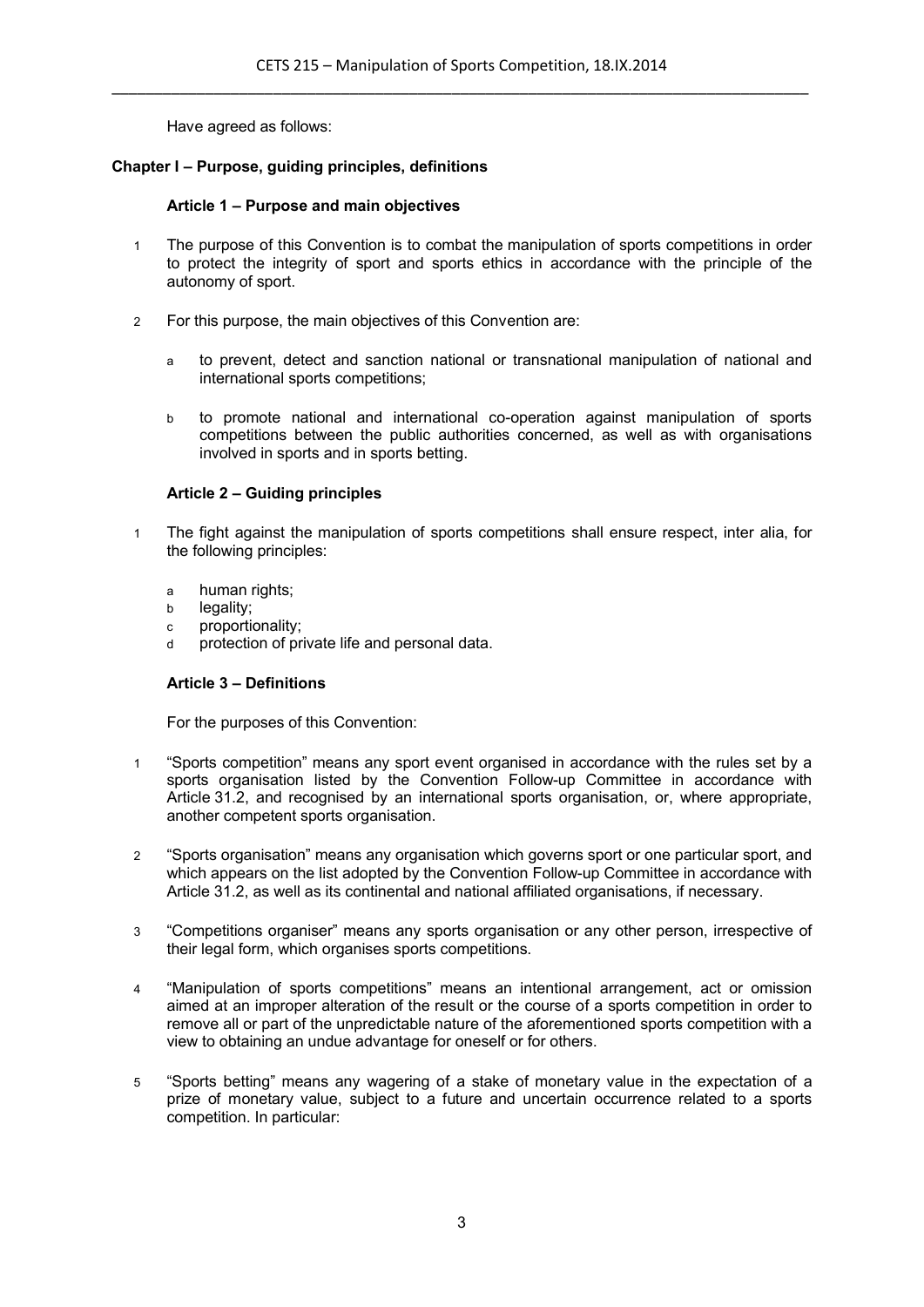- a "illegal sports betting" means any sports betting activity whose type or operator is not allowed under the applicable law of the jurisdiction where the consumer is located;
- b "irregular sports betting" shall mean any sports betting activity inconsistent with usual or anticipated patterns of the market in question or related to betting on a sports competition whose course has unusual characteristics;
- c "suspicious sports betting" shall mean any sports betting activity which, according to reliable and consistent evidence, appears to be linked to a manipulation of the sports competition on which it is offered.
- 6 "Competition stakeholder" means any natural or legal person belonging to one of the following categories:
	- a "athlete" means any person or group of persons, participating in sports competitions;
	- b "athlete support personnel" means any coach, trainer, manager, agent, team staff, team official, medical or paramedical personnel working with or treating athletes participating in or preparing for sports competitions, and all other persons working with the athletes;
	- c "official" means any person who is the owner of, a shareholder in, an executive or a staff member of the entities which organise and promote sports competitions, as well as referees, jury members and any other accredited persons. The term also covers the executives and staff of the international sports organisation, or where appropriate, other competent sports organisation which recognises the competition.
- 7 "Inside information" means information relating to any competition that a person possesses by virtue of his or her position in relation to a sport or competition, excluding any information already published or common knowledge, easily accessible to interested members of the public or disclosed in accordance with the rules and regulations governing the relevant competition.

# **Chapter II – Prevention, co-operation and other measures**

# **Article 4 – Domestic co-ordination**

- 1 Each Party shall co-ordinate the policies and action of all the public authorities concerned with the fight against the manipulation of sports competitions.
- 2 Each Party, within its jurisdiction, shall encourage sports organisations, competition organisers and sports betting operators to co-operate in the fight against the manipulation of sports competitions and, where appropriate, entrust them to implement the relevant provisions of this Convention.

#### **Article 5 – Risk assessment and management**

- 1 Each Party shall where appropriate in co-operation with sports organisations, sports betting operators, competition organisers and other relevant organisations – identify, analyse and evaluate the risks associated with the manipulation of sports competitions.
- 2 Each Party shall encourage sports organisations, sports betting operators, competition organisers and any other relevant organisation to establish procedures and rules in order to combat manipulation of sports competitions and shall adopt, where appropriate, legislative or other measures necessary for this purpose.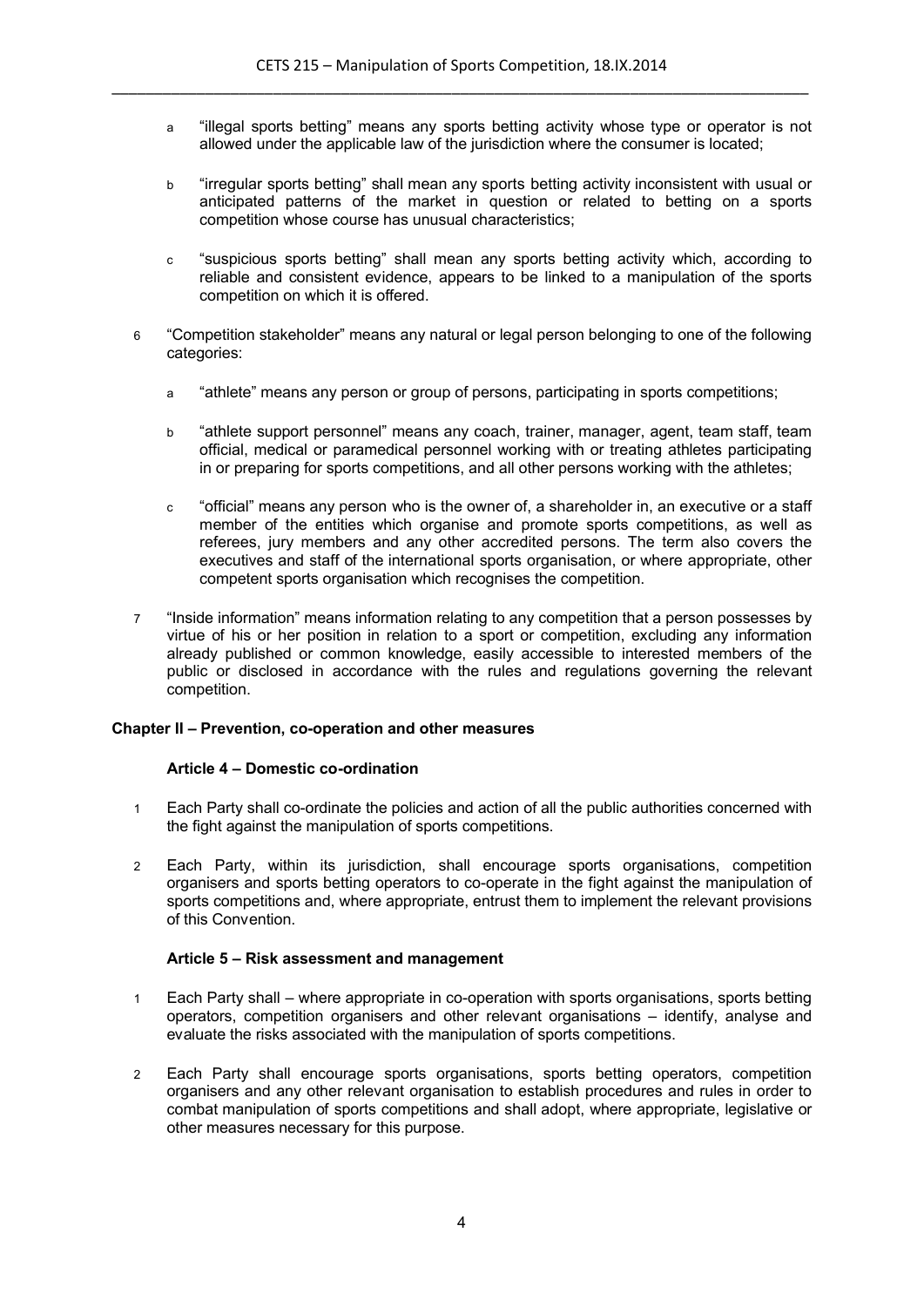# **Article 6 – Education and awareness raising**

1 Each Party shall encourage awareness raising, education, training and research to strengthen the fight against manipulation of sports competitions.

# **Article 7 – Sports organisations and competition organisers**

- 1 Each Party shall encourage sports organisations and competition organisers to adopt and implement rules to combat the manipulation of sports competitions as well as principles of good governance, related, inter alia to:
	- a prevention of conflicts of interest, including:
		- prohibiting competition stakeholders from betting on sports competitions in which they are involved;
		- prohibiting the misuse or dissemination of inside information;
	- b compliance by sports organisations and their affiliated members with all their contractual or other obligations;
	- c the requirement for competition stakeholders to report immediately any suspicious activity, incident, incentive or approach which could be considered an infringement of the rules against the manipulation of sports competitions.
- 2 Each Party shall encourage sports organisations to adopt and implement the appropriate measures in order to ensure:
	- a enhanced and effective monitoring of the course of sports competitions exposed to the risks of manipulation;
	- b arrangements to report without delay instances of suspicious activity linked to the manipulation of sports competitions to the relevant public authorities or national platform:
	- c effective mechanisms to facilitate the disclosure of any information concerning potential or actual cases of manipulation of sports competitions, including adequate protection for whistle blowers;
	- d awareness among competition stakeholders including young athletes of the risk of manipulation of sports competitions and the efforts to combat it, through education, training and the dissemination of information;
	- e the appointment of relevant officials for a sports competition, in particular judges and referees, at the latest possible stage.
- 3 Each Party shall encourage its sports organisations, and through them the international sports organisations to apply specific, effective, proportionate and dissuasive disciplinary sanctions and measures to infringements of their internal rules against the manipulation of sports competitions, in particular those referred to in paragraph 1 of this article, as well as to ensure mutual recognition and enforcement of sanctions imposed by other sports organisations, notably in other countries.
- 4 Disciplinary liability established by sports organisations shall not exclude any criminal, civil or administrative liability.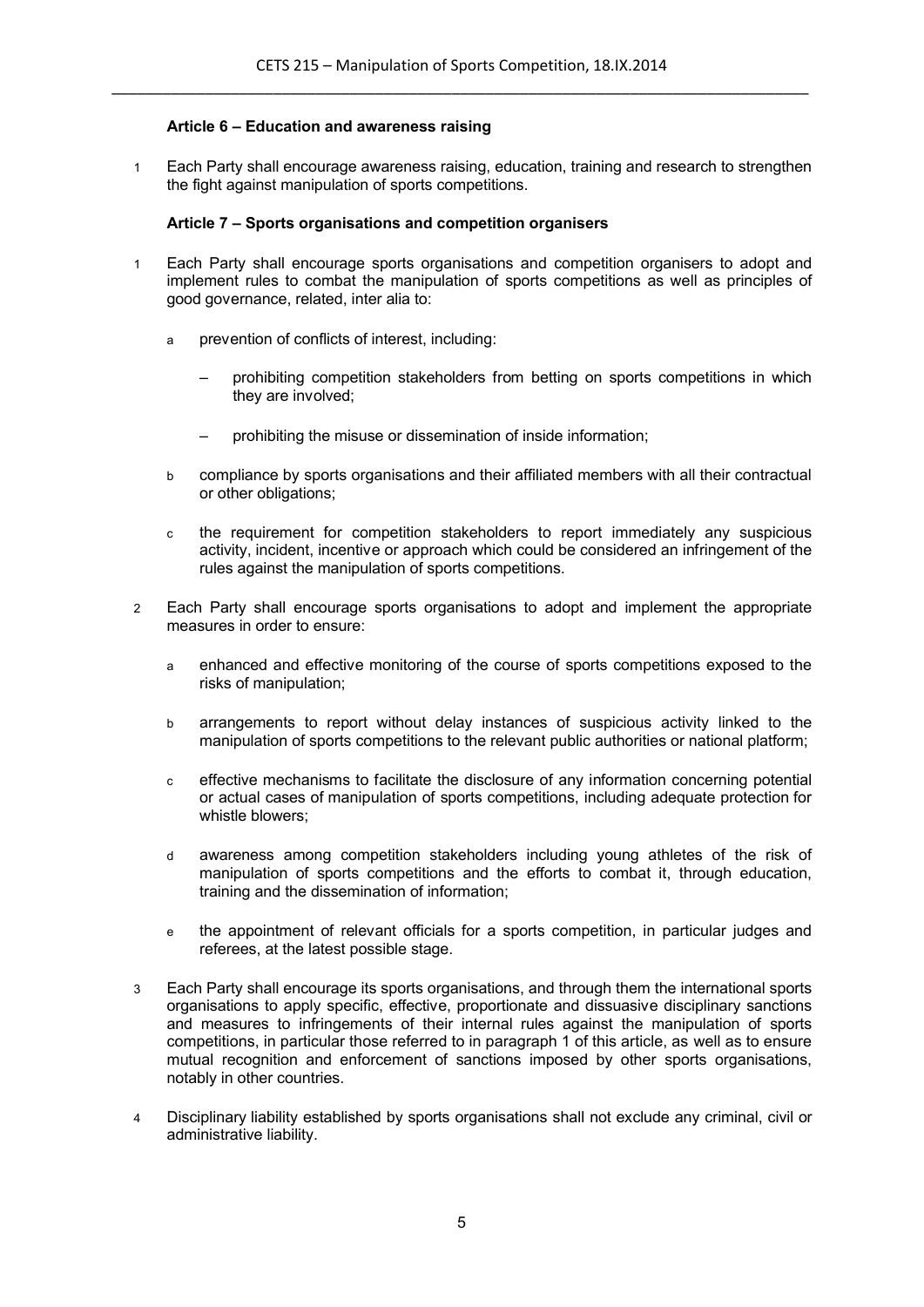### **Article 8 – Measures regarding the financing of sports organisations**

- 1 Each Party shall adopt such legislative or other measures as may be necessary to ensure appropriate transparency regarding the funding of sports organisations that are financially supported by the Party.
- 2 Each Party shall consider the possibility of helping sports organisations to combat the manipulation of sports competitions, including by funding appropriate mechanisms.
- 3 Each Party shall where necessary consider withholding financial support or inviting sports organisations to withhold financial support from competition stakeholders sanctioned for manipulating sports competitions, for the duration of the sanction.
- 4 Where appropriate, each Party shall take steps to withhold some or all financial or other sportrelated support from any sports organisations that do not effectively apply regulations for combating manipulation of sports competitions.

#### **Article 9 – Measures regarding the betting regulatory authority or other responsible authority or authorities**

- 1 Each Party shall identify one or more responsible authorities, which in the Party's legal order are entrusted with the implementation of sports betting regulation and with the application of relevant measures to combat the manipulation of sports competitions in relation to sports betting, including, where appropriate:
	- a the exchange of information, in a timely manner, with other relevant authorities or a national platform for illegal, irregular or suspicious sports betting as well as infringements of the regulations referred to or established in accordance with this Convention;
	- b the limitation of the supply of sports betting, following consultation with the national sports organisations and sports betting operators, particularly excluding sports competitions:
		- which are designed for those under the age of 18; or
		- where the organisational conditions and/or stakes in sporting terms are inadequate;
	- c the advance provision of information about the types and the objects of sports betting products to competition organisers in support to their efforts to identify and manage risks of sports manipulation within their competition;
	- d the systematic use in sports betting of means of payment allowing financial flows above a certain threshold, defined by each Party, to be traced, particularly the senders, the recipients and the amounts;
	- e mechanisms, in co-operation with and between sports organisations and, where appropriate, sports betting operators, to prevent competition stakeholders from betting on sports competitions that are in breach of relevant sports rules or applicable law;
	- f the suspension of betting, according to domestic law, on competitions for which an appropriate alert has been issued.
- 2 Each Party shall communicate to the Secretary General of the Council of Europe the name and addresses of the authority or authorities identified in pursuance of paragraph 1 of this article.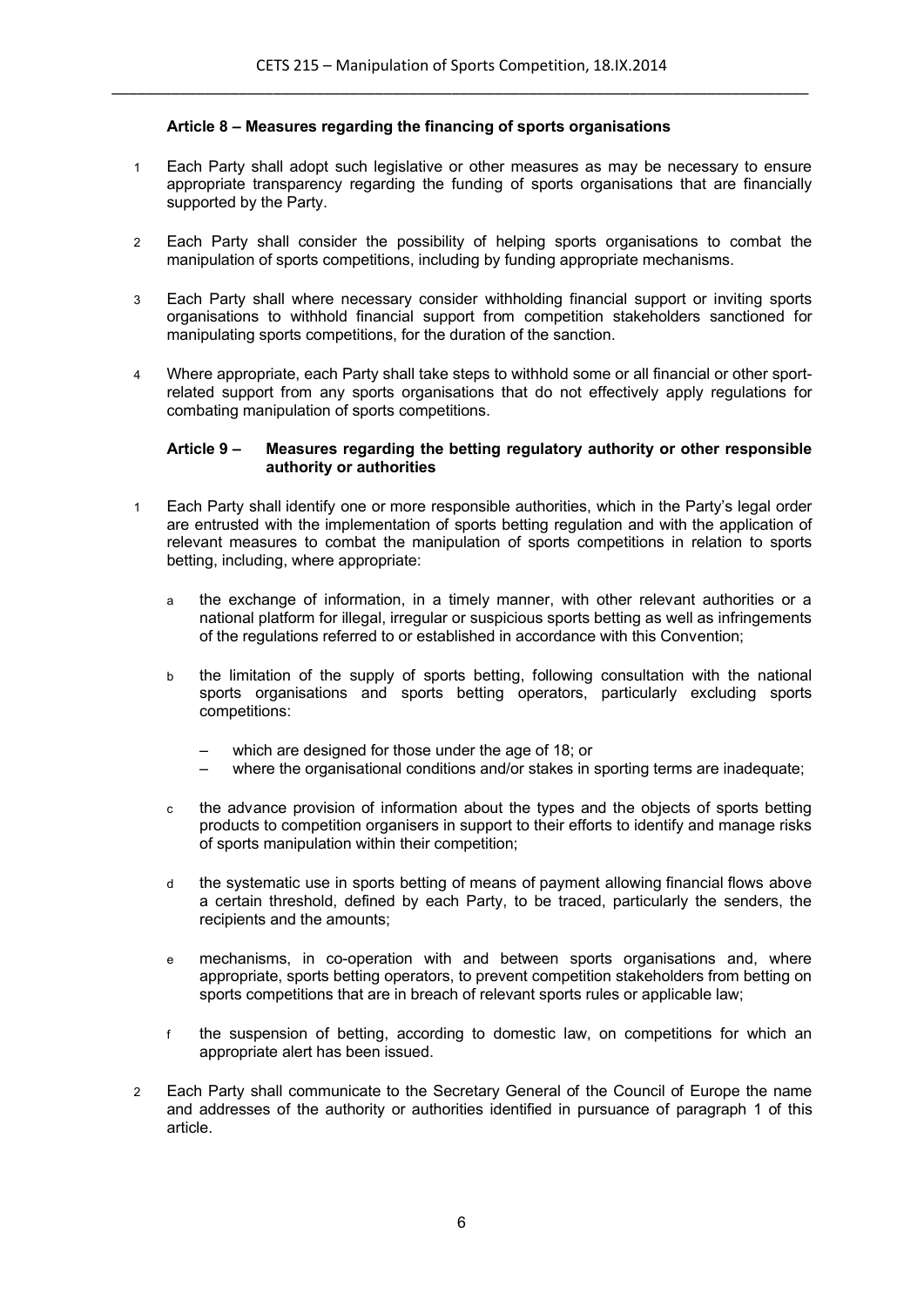# **Article 10 – Sports betting operators**

- 1 Each Party shall adopt such legislative or other measures as may be necessary to prevent conflicts of interest and misuse of inside information by natural or legal persons involved in providing sports betting products, in particular through restrictions on:
	- a natural or legal persons involved in providing sports betting products betting on their own products;
	- b the abuse of a position as sponsor or part-owner of a sports organisation to facilitate the manipulation of a sports competition or to misuse inside information;
	- c competition stakeholders being involved in compiling betting odds for the competition in which they are involved;
	- d any sports betting operator who controls a competition organiser or stakeholder, as well as any sports betting operator who is controlled by such a competition organiser or stakeholder, offering bets on the competition in which this competition organiser or stakeholder is involved.
- 2 Each Party shall encourage its sports betting operators, and through them, the international organisations of sports betting operators, to raise awareness among their owners and employees of the consequences of and the fight against manipulation of sports competitions, through education, training and the dissemination of information.
- 3 Each Party shall adopt such legislative or other measures as may be necessary to oblige sports betting operators to report irregular or suspicious betting without delay to the betting regulatory authority, the other responsible authority or authorities, or the national platform.

# **Article 11 – The fight against illegal sports betting**

- 1 With a view to combating the manipulation of sports competitions, each Party shall explore the most appropriate means to fight operators of illegal sports betting and shall consider adopting measures, in accordance with the applicable law of the relevant jurisdiction, such as:
	- a closure or direct and indirect restriction of access to illegal remote sports betting operators, and closure of illegal land-based sports betting operators in the Party's jurisdiction;
	- b blocking of financial flows between illegal sports betting operators and consumers;
	- c prohibition of advertising for illegal sports betting operators;
	- d raising of consumers' awareness of the risks associated with illegal sports betting.

# **Chapter III – Exchange of information**

### **Article 12 – Exchange of information between competent public authorities, sports organisations and sports betting operators**

1 Without prejudice to Article 14, each Party shall facilitate, at national and international levels and in accordance with its domestic law, exchanges of information between the relevant public authorities, sports organisations, competition organisers, sports betting operators and national platforms. In particular, each Party shall undertake to set up mechanisms for sharing relevant information when such information might assist in the carrying out of the risk assessment referred to in Article 5 and namely the advanced provision of information about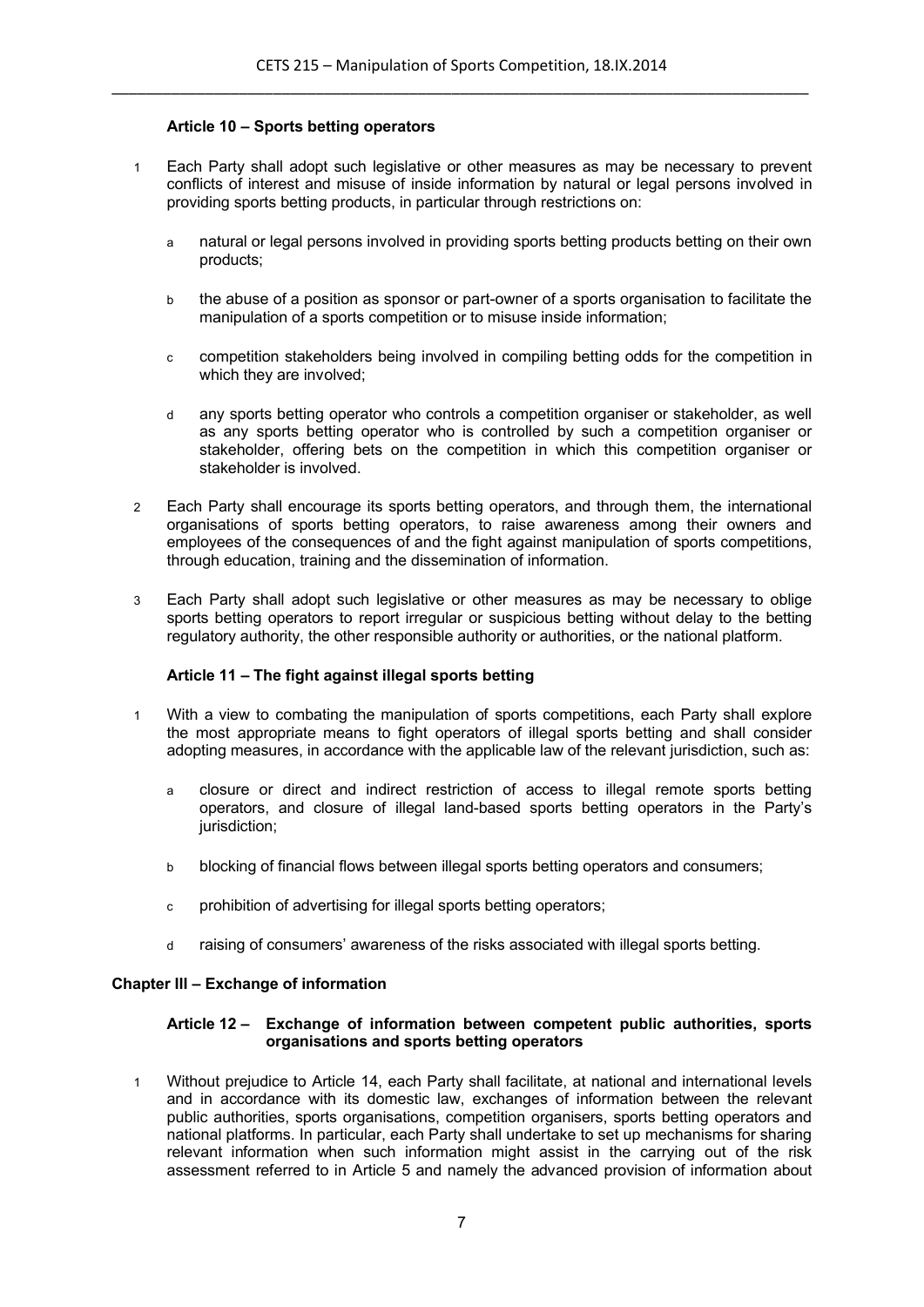the types and object of the betting products to the competition organisers, and in initiating or carrying out investigations or proceedings concerning the manipulation of sports competitions.

- 2 Upon request, the recipient of such information shall, in accordance with domestic law and without delay, inform the organisation or the authority sharing the information of the follow-up given to this communication.
- 3 Each Party shall explore possible ways of developing or enhancing co-operation and exchange of information in the context of the fight against illegal sports betting as set out in Article 11 of this Convention.

# **Article 13 – National platform**

- 1 Each Party shall identify a national platform addressing manipulation of sports competitions. The national platform shall, in accordance with domestic law, inter alia:
	- a serve as an information hub, collecting and disseminating information that is relevant to the fight against manipulation of sports competitions to the relevant organisations and authorities;
	- b co-ordinate the fight against the manipulation of sports competitions;
	- c receive, centralise and analyse information on irregular and suspicious bets placed on sports competitions taking place on the territory of the Party and, where appropriate, issue alerts;
	- d transmit information on possible infringements of laws or sports regulations referred to in this Convention to public authorities or to sports organisations and/or sports betting operators;
	- e co-operate with all organisations and relevant authorities at national and international levels, including national platforms of other States.
- 2 Each Party shall communicate to the Secretary General of the Council of Europe the name and addresses of the national platform.

# **Article 14 – Personal data protection**

- 1 Each Party shall adopt such legislative and other measures as may be necessary to ensure that all actions against the manipulation of sports competitions comply with relevant national and international personal data protection laws and standards, particularly in the exchange of information covered by this Convention.
- 2 Each Party shall adopt such legislative or other measures as necessary to guarantee that the public authorities and organisations covered by this Convention take the requisite measures in order to ensure that, when personal data are collected, processed and exchanged, irrespective of the nature of those exchanges, due regard is given to the principles of lawfulness, adequacy, relevance and accuracy, and also to data security and the rights of data subjects.
- 3 Each Party shall provide in its laws that the public authorities and organisations covered by this Convention are to ensure that the exchange of data for the purpose of this Convention does not go beyond the necessary minimum for the pursuit of the stated purposes of the exchange.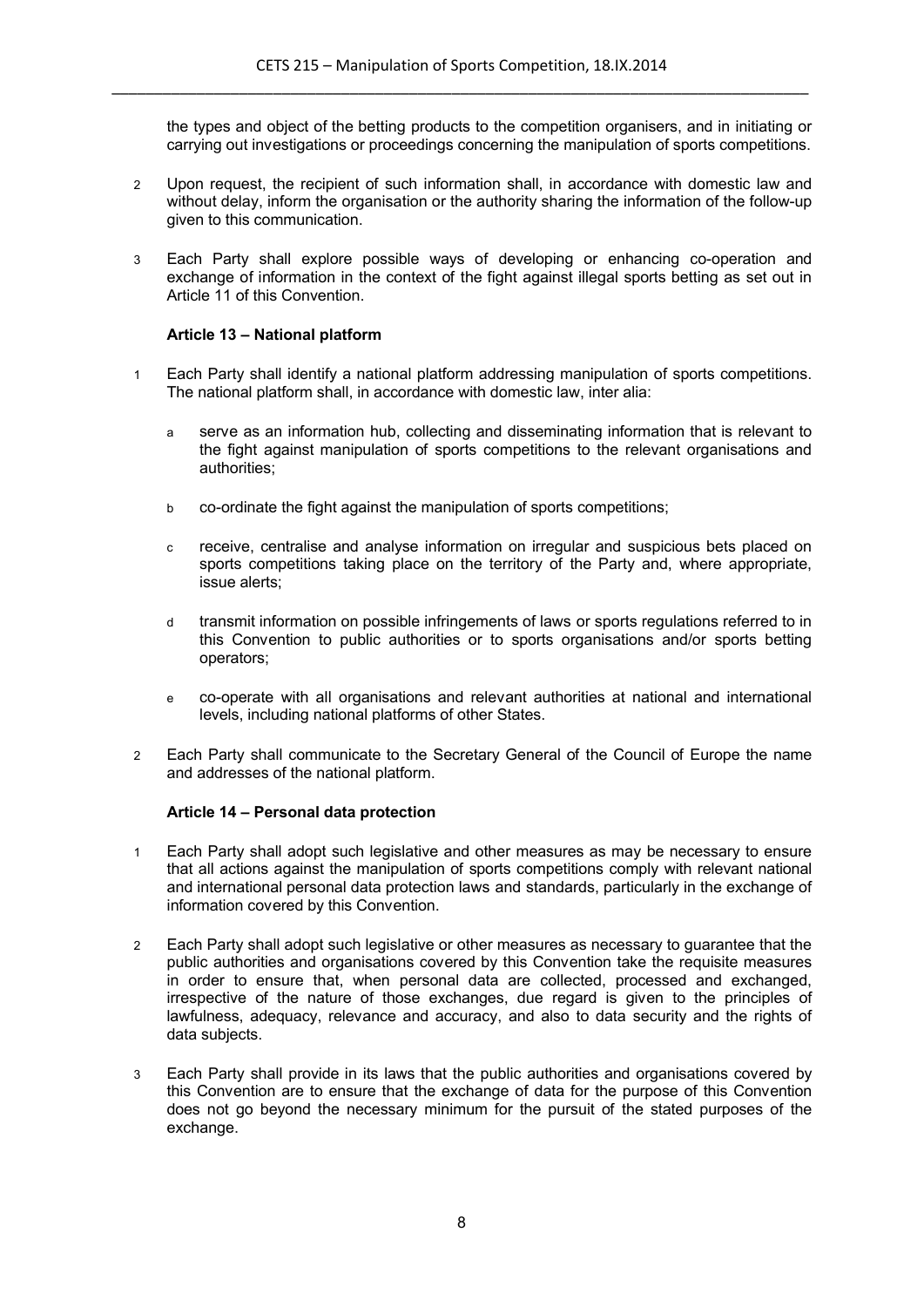4 Each Party shall invite the various public authorities and organisations covered by this Convention to provide the requisite technical means to ensure the security of the data exchanged and to guarantee their reliability and integrity, as well as the availability and integrity of the data exchange systems and the identification of their users.

# **Chapter IV – Substantive criminal law and co-operation with regard to enforcement**

### **Article 15 – Criminal offences relating to the manipulation of sports competitions**

1 Each Party shall ensure that its domestic laws enable to criminally sanction manipulation of sports competitions when it involves either coercive, corrupt or fraudulent practices, as defined by its domestic law.

### **Article 16 – Laundering of the proceeds of criminal offences relating to the manipulation of sports competitions**

- 1 Each Party shall adopt such legislative or other measures as may be necessary to establish as criminal offences under its domestic law the conduct as referred to in Article 9, paragraphs 1 and 2, of the Council of Europe Convention on Laundering, Search, Seizure and Confiscation of the Proceeds from Crime and on the Financing of Terrorism (2005, CETS No. 198), in Article 6, paragraph 1 of the United Nations Convention against Transnational Organized Crime (2000) or in Article 23, paragraph 1 of the United Nations Convention against Corruption (2003), under the conditions referred to therein, when the predicate offence giving raise to profit is one of those referred to in Articles 15 and 17 of this Convention and in any event, in the case of extortion, corruption and fraud.
- 2 When deciding on the range of offences to be covered as predicate offences mentioned in paragraph 1, each Party may decide, in accordance with its domestic law, how it will define those offences and the nature of any particular elements that make them serious.
- 3 Each Party shall consider including the manipulation of sports competitions in its money laundering prevention framework by requiring sports betting operators to apply customer due diligence, record keeping and reporting requirements.

# **Article 17 – Aiding and abetting**

1 Each Party shall adopt such legislative and other measures as may be necessary to establish as criminal offences under its domestic law, when committed intentionally, the aiding and abetting of the commission of any of the criminal offences referred to in Article 15 of this Convention.

# **Article 18 – Corporate liability**

- 1 Each Party shall adopt such legislative or other measures as may be necessary to ensure that legal persons can be held liable for offences referred to in Articles 15 to 17 of this Convention, committed for their benefit by any natural person, acting either individually or as a member of an organ of the legal person, who has a leading position within the legal person, based on:
	- a a power of representation of the legal person;
	- b the authority to take decisions on behalf of the legal person;
	- c the authority to exercise control within the legal person.
- 2 Subject to the legal principles of the Party, the liability of a legal person may be criminal, civil or administrative.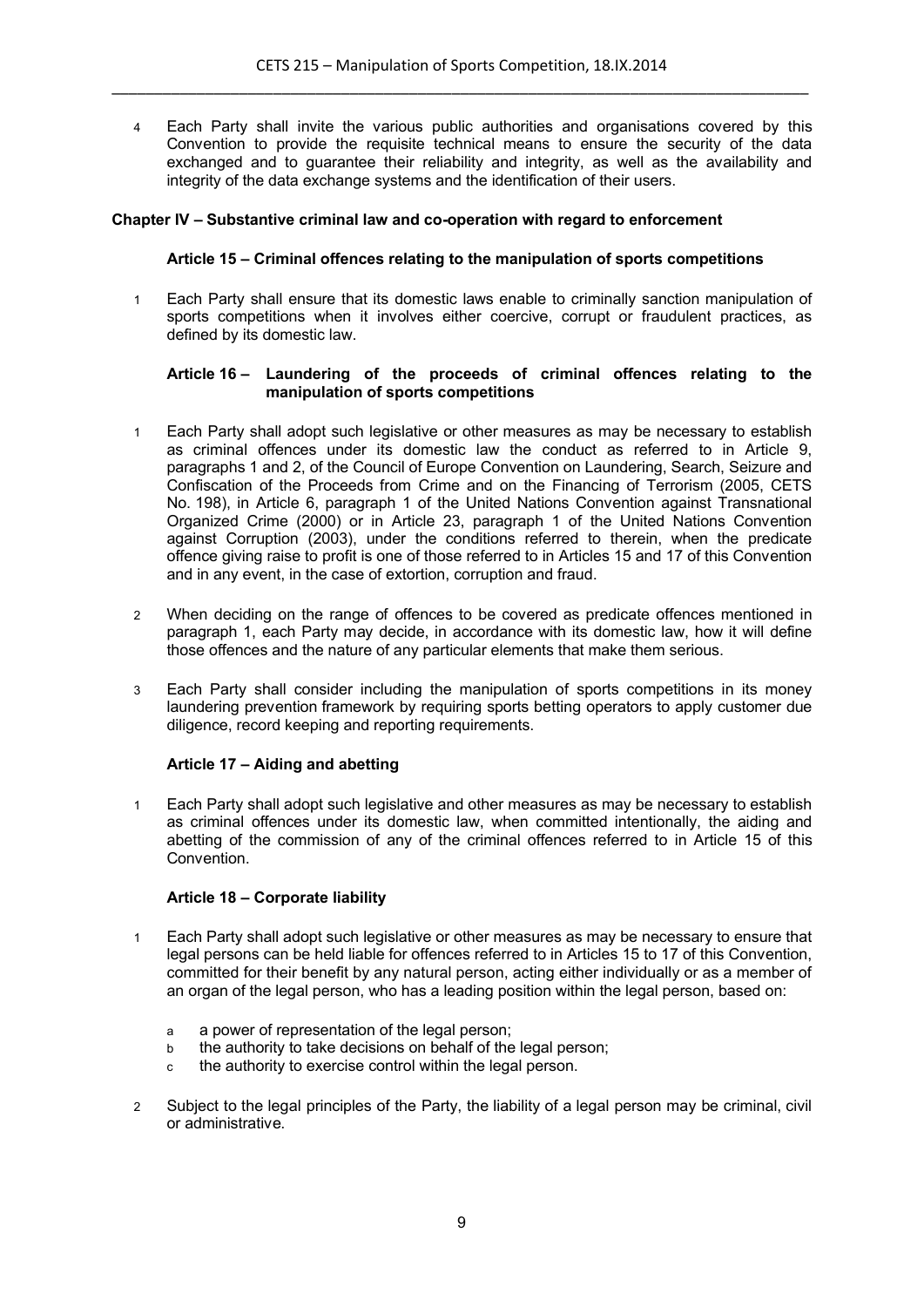- 3 Other than in the cases already provided for in paragraph 1, each Party shall take the necessary measures to ensure that a legal person can be held liable when lack of supervision or control by a natural person referred to in paragraph 1 has made possible the commission of an offence referred to in Articles 15 to 17 of this Convention for the benefit of that legal person by a natural person acting under its authority.
- 4 Such liability shall be without prejudice to the criminal liability of the natural persons who have committed the offence.

### **Chapter V – Jurisdiction, criminal procedure and enforcement measures**

### **Article 19 – Jurisdiction**

- 1 Each Party shall adopt such legislative or other measures as may be necessary to establish jurisdiction over the offences referred to in Articles 15 to 17 of this Convention where that offence is committed:
	- a in its territory; or
	- b on board a ship flying its flag; or
	- c on board an aircraft registered under its law; or
	- d by one of its nationals or by a person habitually residing in its territory.
- 2 Each State or the European Union may, at the time of signature or when depositing its instrument of ratification, acceptance or approval, by a declaration addressed to the Secretary General of the Council of Europe, declare that it reserves the right not to apply, or to apply only in specific cases or conditions, the rules on jurisdiction laid down in paragraph 1, subparagraph d of this article.
- 3 Each Party shall take the necessary legislative or other measures to establish jurisdiction over offences referred to in Articles 15 to 17 of this Convention in cases in which an alleged offender is present on its territory and cannot be extradited to another Party on the basis of his or her nationality.
- 4 When more than one Party claims jurisdiction over an alleged offence referred to in Articles 15 to 17 of this Convention, the Parties involved shall, where appropriate, consult each other with a view to determining the most appropriate jurisdiction for the purposes of prosecution.
- 5 Without prejudice to the general rules of international law, this Convention does not exclude any criminal, civil and administrative jurisdiction exercised by a Party in accordance with its domestic law.

#### **Article 20 – Measures to secure electronic evidence**

1 Each Party shall adopt legislative or other measures to secure electronic evidence, inter alia through the expedited preservation of stored computer data, expedited preservation and disclosure of traffic data, production orders, search and seizure of stored computer data, realtime collection of traffic data and the interception of content data, in accordance with its domestic law, when investigating offences referred to in Articles 15 to 17 of this Convention.

### **Article 21 – Protection measures**

1 Each Party shall consider adoption of such legal measures as may be necessary to provide effective protection for: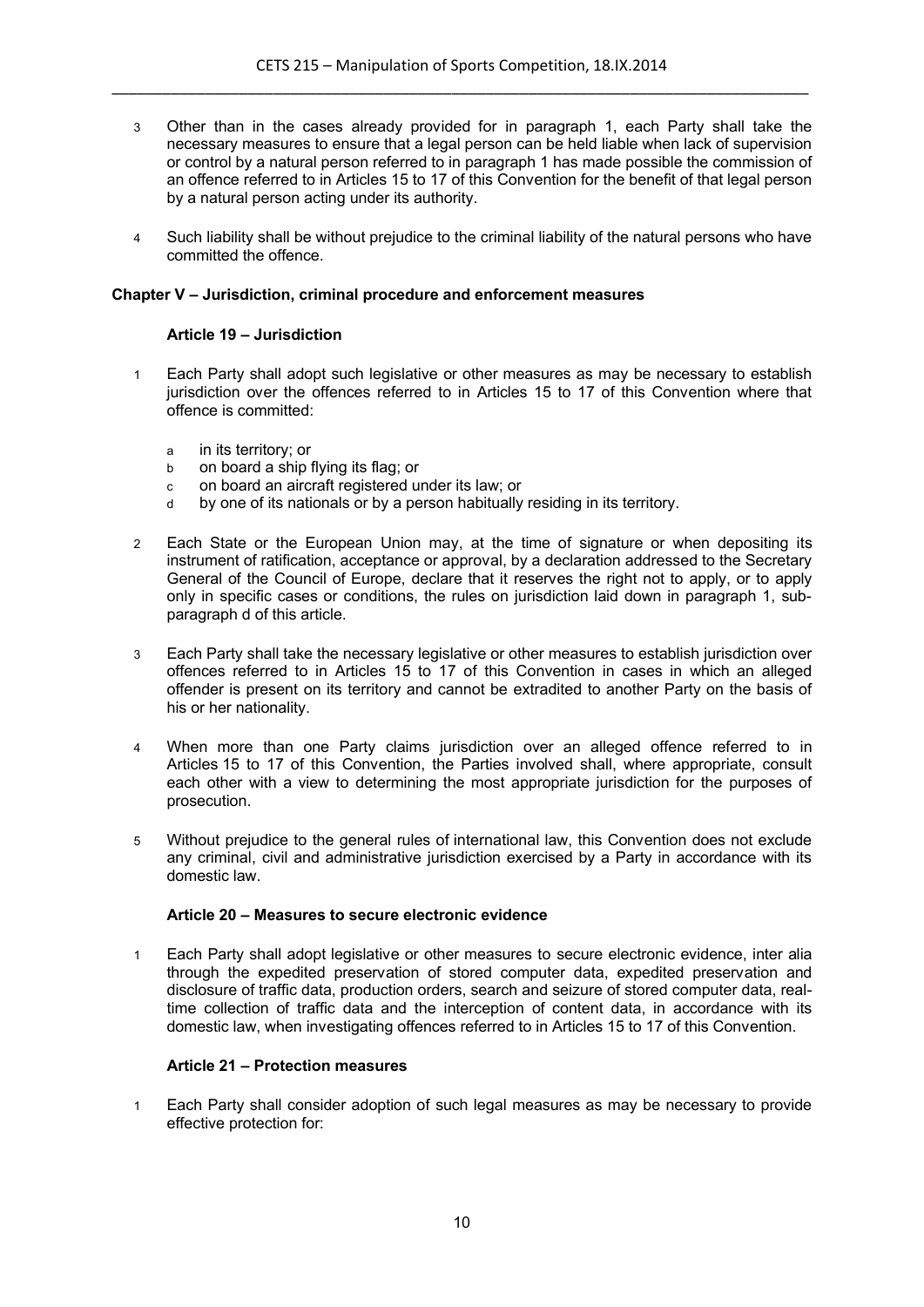- a persons who provide, in good faith and on reasonable grounds, information concerning offences referred to in Articles 15 to 17 of this Convention or otherwise co-operate with the investigating or prosecuting authorities;
- b witnesses who give testimony concerning these offences;
- c when necessary, members of the family of persons referred to in sub-paragraphs a and b.

### **Chapter VI – Sanctions and measures**

### **Article 22 – Criminal sanctions against natural persons**

1 Each Party shall take the necessary legislative or other measures to ensure that the offences referred to in Articles 15 to 17 of this Convention, when committed by natural persons, are punishable by effective, proportionate and dissuasive sanctions, including monetary sanctions, taking account of the seriousness of the offences. These sanctions shall include penalties involving deprivation of liberty that may give rise to extradition, as defined by domestic law.

# **Article 23 – Sanctions against legal persons**

- 1 Each Party shall take the necessary legislative or other measures to ensure that legal persons held liable in accordance with Article 18 are subject to effective, proportionate and dissuasive sanctions, including monetary sanctions and possibly other measures such as:
	- a a temporary or permanent disqualification from exercising commercial activity;
	- b placement under judicial supervision;
	- c a judicial winding-up order.

#### **Article 24 – Administrative sanctions**

- 1 Each Party shall adopt, where appropriate, such legislative or other measures in respect of acts which are punishable under its domestic law as may be necessary to punish infringements established in accordance with this Convention by effective, proportionate and dissuasive sanctions and measures following proceedings brought by the administrative authorities, where the decision may give rise to proceedings before a court having jurisdiction.
- 2 Each Party shall ensure that administrative measures are applied. This may be done by the betting regulatory authority or the other responsible authority or authorities, in accordance with its domestic law.

# **Article 25 – Seizure and confiscation**

- 1 Each Party shall take the necessary legislative or other measures, in accordance with domestic law, to permit seizure and confiscation of:
	- a the goods, documents and other instruments used, or intended to be used, to commit the offences referred to in Articles 15 to 17 of this Convention;
	- b the proceeds of those offences, or property of a value corresponding to those proceeds.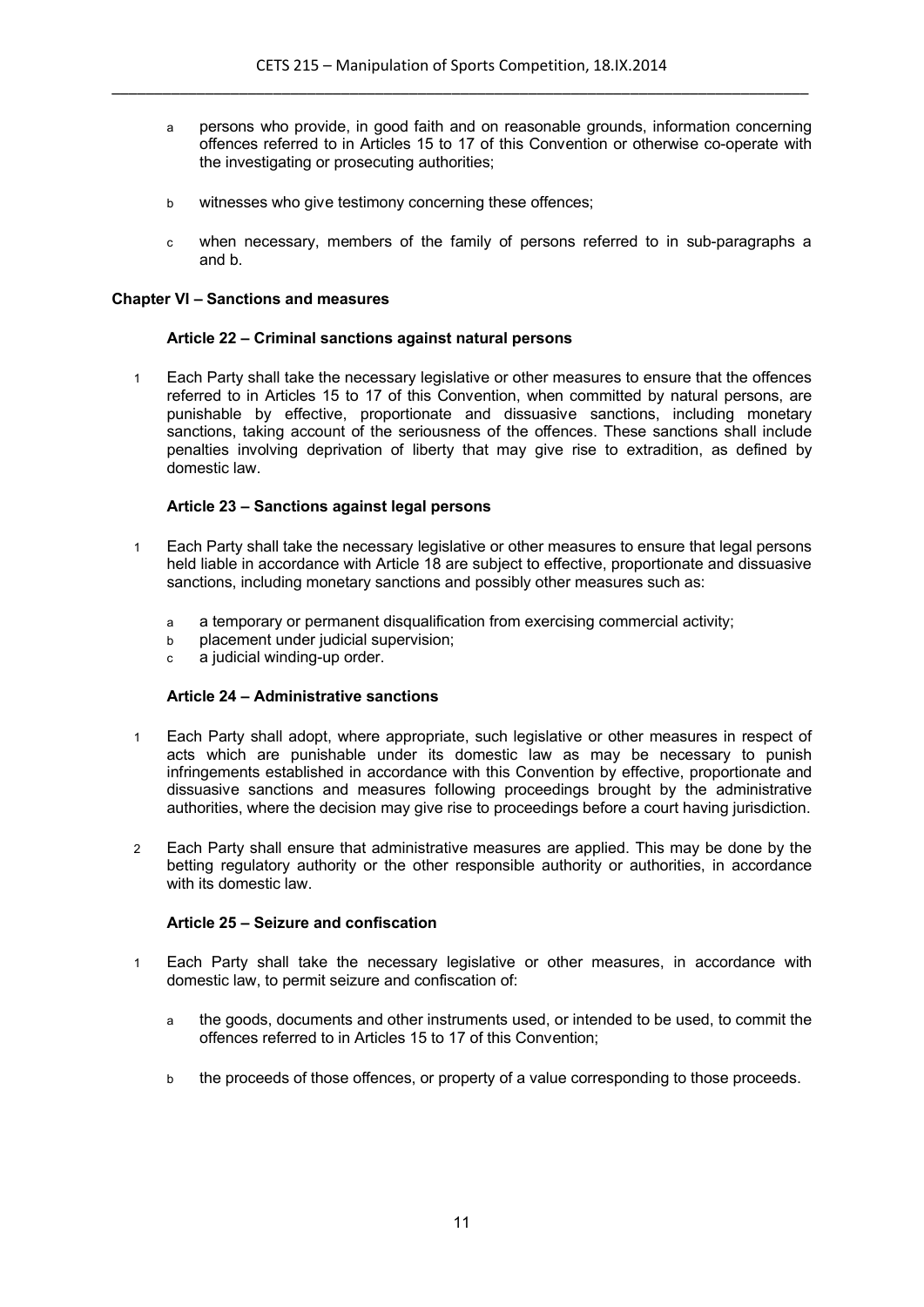# **Chapter VII – International co-operation in judicial and other matters**

#### **Article 26 – Measures with a view to international co-operation in criminal matters**

- 1 The Parties shall co-operate with each other, in accordance with the provisions of this Convention and in accordance with the relevant applicable international and regional instruments and arrangements agreed on the basis of uniform or reciprocal legislation and with their domestic law, to the widest extent possible for the purposes of investigations, prosecutions and judicial proceedings concerning the offences referred to in Articles 15 to 17 of this Convention, including seizure and confiscation.
- 2 The Parties shall co-operate to the widest extent possible, in accordance with the relevant applicable international, regional and bilateral treaties on extradition and mutual assistance in criminal matters and in accordance with their domestic law, concerning the offences referred to in Articles 15 to 17 of this Convention.
- 3 In matters of international co-operation, whenever dual criminality is considered to be a requirement, it shall be deemed to have been fulfilled, irrespective of whether the laws of the requested State place the offence within the same category of offence or use the same term to denominate the offence as the requesting State, if the conduct underlying the offence in respect of which legal mutual assistance or extradition is requested is a criminal offence under the laws of both Parties.
- 4 If a Party that makes extradition or mutual legal assistance in criminal matters conditional on the existence of a treaty receives a request for extradition or legal assistance in criminal matters from a Party with which it has no such treaty, it may, acting in full compliance with its obligations under international law and subject to the conditions provided for by its own domestic law, consider this Convention to be the legal basis for extradition or mutual legal assistance in criminal matters in respect of the offences referred to in Articles 15 to 17 of this Convention.

#### **Article 27 – Other international co-operation measures in respect of prevention**

1 Each Party shall endeavour to integrate, where appropriate, the prevention of and the fight against the manipulation of sports competitions into assistance programmes for the benefit of third States.

#### **Article 28 – International co-operation with international sports organisations**

1 Each Party, in accordance with its domestic law, shall co-operate with international sports organisations in the fight against the manipulation of sports competitions.

#### **Chapter VIII – Follow up**

#### **Article 29 – Provision of information**

1 Each Party shall forward to the Secretary General of the Council of Europe, in one of the official languages of the Council of Europe, all relevant information concerning legislative and other measures taken by it for the purpose of complying with the terms of this Convention.

# **Article 30 – Convention Follow-up Committee**

- 1 For the purposes of this Convention, the Convention Follow-up Committee is hereby set up.
- 2 Each Party may be represented on the Convention Follow-up Committee by one or more delegates, including representatives of public authorities responsible for sport, lawenforcement or betting regulation. Each Party shall have one vote.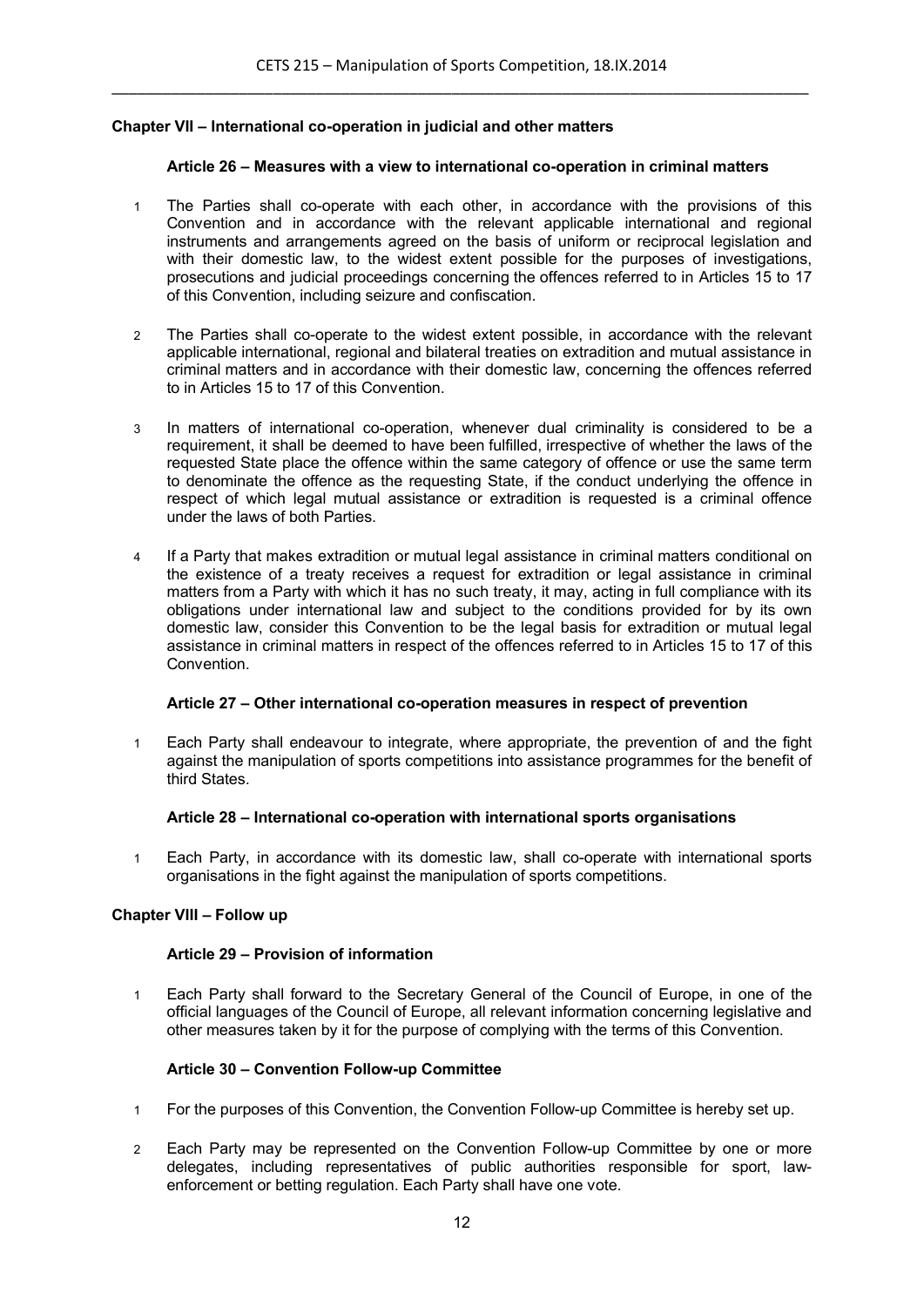- 3 The Parliamentary Assembly of the Council of Europe, as well as other relevant Council of Europe intergovernmental committees, shall each appoint a representative to the Convention Follow-up Committee in order to contribute to a multisectoral and multidisciplinary approach. The Convention Follow-up Committee may, if necessary, invite, by unanimous decision, any State which is not a Party to the Convention, any international organisation or body, to be represented by an observer at its meetings. Representatives appointed under this paragraph shall participate in meetings of the Convention Follow-up Committee without the right to vote.
- 4 Meetings of the Convention Follow-up Committee shall be convened by the Secretary General of the Council of Europe. Its first meeting shall be held as soon as reasonably practicable, and in any case within one year after the date of entry into force of the Convention. It shall subsequently meet whenever a meeting is requested by at least one third of the Parties or by the Secretary General.
- 5 Subject to the provisions of this Convention, the Convention Follow-up Committee shall draw up and adopt by consensus its own rules of procedure.
- 6 The Convention Follow-up Committee shall be assisted by the Secretariat of the Council of Europe in carrying out its functions.

# **Article 31 – Functions of the Convention Follow-up Committee**

- 1 The Convention Follow-up Committee is responsible for the follow-up to the implementation of this Convention.
- 2 The Convention Follow-up Committee shall adopt and modify the list of sports organisations referred to in Article 3.2, while ensuring that it is published in an appropriate manner.
- 3 The Convention Follow-up Committee may, in particular:
	- a make recommendations to the Parties concerning measures to be taken for the purposes of this Convention, in particular with respect to international co-operation;
	- b where appropriate, make recommendations to the Parties, following the publication of explanatory documentation and, after prior consultations with representatives of sports organisations and sports betting operators, in particular on:
		- the criteria to be met by sports organisations and sports betting operators in order to benefit from the exchange of information referred to in Article 12.1 of this Convention;
		- other ways aimed at enhancing the operational co-operation between the relevant public authorities, sports organisations and betting operators, as mentioned in this Convention;
	- c keep relevant international organisations and the public informed about the activities undertaken within the framework of this Convention;
	- d prepare an opinion to the Committee of Ministers on the request of any non-member State of the Council of Europe to be invited by the Committee of Ministers to sign the Convention in pursuance of Article 32.2.
- 4 In order to discharge its functions, the Convention Follow-up Committee may, on its own initiative, arrange meetings of experts.
- 5 The Convention Follow-up Committee, with the prior agreement of the Parties concerned, shall arrange visits to the Parties.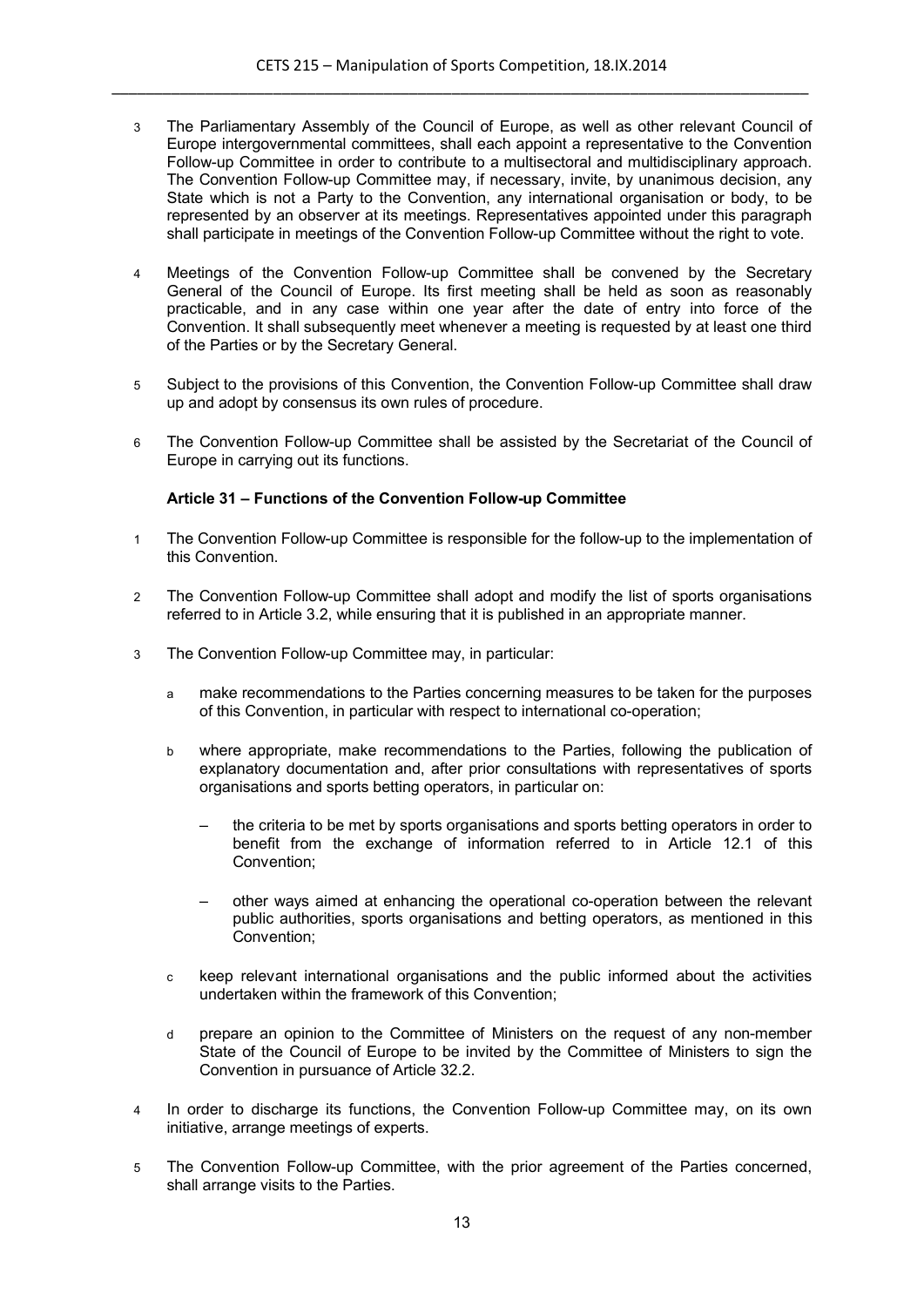# **Chapter IX – Final provisions**

### **Article 32 – Signature and entry into force**

- 1 This Convention shall be open for signature by the member States of the Council of Europe, the other States Parties to the European Cultural Convention, the European Union and the non-member States which have participated in its elaboration or enjoying observer status with the Council of Europe.
- 2 This Convention shall also be open for signature by any other non-member State of the Council of Europe upon invitation by the Committee of Ministers. The decision to invite a nonmember State to sign the Convention shall be taken by the majority provided for in Article 20.d of the Statute of the Council of Europe, and by a unanimous vote of the representatives of the Contracting States entitled to sit on the Committee of Ministers, after consulting the Convention Follow-up Committee, once established.
- 3 This Convention is subject to ratification, acceptance or approval. Instruments of ratification, acceptance or approval shall be deposited with the Secretary General of the Council of Europe.
- 4 This Convention shall enter into force on the first day of the month following the expiration of a period of three months after the date on which five signatories, including at least three member States of the Council of Europe, have expressed their consent to be bound by the Convention in accordance with the provisions of paragraphs 1, 2 and 3.
- 5 In respect of any signatory State or the European Union which subsequently expresses its consent to be bound by it, the Convention shall enter into force on the first day of the month following the expiration of a period of three months after the date of the expression of its consent to be bound by the Convention in accordance with the provisions of paragraphs 1, 2 and 3.
- 6 A Contracting Party which is not a member of the Council of Europe shall contribute to the financing of the Convention Follow-up Committee in a manner to be decided by the Committee of Ministers after consultation with that Party.

### **Article 33 – Effects of the Convention and relationship with other international instruments**

- 1 This Convention does not affect the rights and obligations of Parties under international multilateral conventions concerning specific subjects. In particular, this Convention does not alter their rights and obligations arising from other agreements previously concluded in respect of the fight against doping and consistent with the subject and purpose of this **Convention**
- 2 This Convention supplements in particular, where appropriate, applicable multilateral or bilateral treaties between the Parties, including the provisions of:
	- a the European Convention on Extradition (1957, ETS No. 24);
	- b the European Convention on Mutual Assistance in Criminal Matters (1959, ETS No. 30);
	- c the Convention on Laundering, Search, Seizure and Confiscation of the Proceeds from Crime (1990, ETS No. 141);
	- d The Council of Europe Convention on Laundering, Search, Seizure and Confiscation of the Proceeds from Crime and on the Financing of Terrorism (2005, CETS No. 198).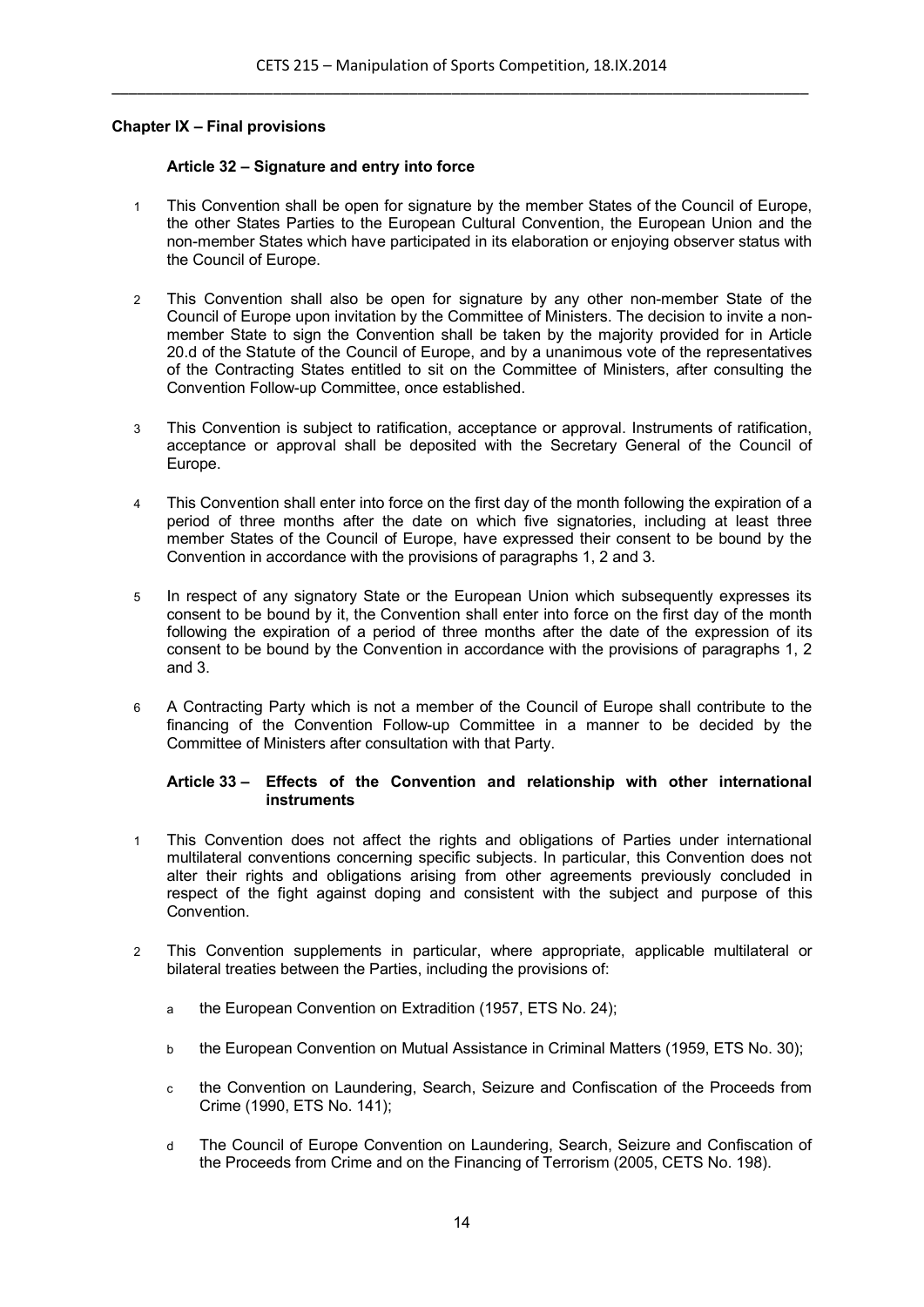- 3 The Parties to the Convention may conclude bilateral or multilateral treaties with one another on the matters dealt with in this Convention in order to supplement or strengthen the provisions thereof or to facilitate the application of the principles embodied therein.
- 4 If two or more Parties have already concluded a treaty on the matters dealt with in this Convention or have otherwise established relations in respect of such matters, they shall also be entitled to apply that treaty or to regulate those relations accordingly. However, when Parties establish relations in respect of the matters dealt with in this Convention other than as provided for therein, they shall do so in a manner that is not inconsistent with the Convention's objectives and principles.
- 5 Nothing in this Convention shall affect other rights, restrictions, obligations and responsibilities of Parties.

# **Article 34 – Conditions and safeguards**

- 1 Each Party shall ensure that the establishment, implementation and application of the powers and procedures provided for in Chapters II to VII are subject to conditions and safeguards provided for under its domestic law, which shall provide for the adequate protection of human rights and liberties, including rights arising pursuant to obligations it has undertaken under the Convention for the Protection of Human Rights and Fundamental Freedoms, the 1966 United Nations International Covenant on Civil and Political Rights, and other applicable international human rights instruments, and which shall incorporate the principle of proportionality into its domestic law.
- 2 Such conditions and safeguards shall, as appropriate in view of the nature of the procedure or power concerned, inter alia include judicial or other independent supervision, grounds justifying the application, as well as the limitation of the scope and the duration of such power or procedure.
- 3 To the extent that it is consistent with the public interest, in particular the sound administration of justice, each Party shall consider the impact of the powers and procedures in these chapters upon the rights, responsibilities and legitimate interests of third parties.

# **Article 35 – Territorial application**

- 1 Any State or the European Union may, at the time of signature or when depositing its instrument of ratification, acceptance or approval, specify the territory or territories to which this Convention shall apply.
- 2 Each Party may, at any later date, by a declaration addressed to the Secretary General of the Council of Europe, extend the application of this Convention to any other territory specified in the declaration and for whose international relations it is responsible or on whose behalf it is authorised to give undertakings. In respect of such a territory the Convention shall enter into force on the first day of the month following the expiration of a period of three months after the date of receipt of the declaration by the Secretary General.
- 3 Any declaration made under the two preceding paragraphs may, in respect of any territory specified in such declaration, be withdrawn by a notification addressed to the Secretary General of the Council of Europe. The withdrawal shall become effective on the first day of the month following the expiration of a period of three months after the date of receipt of such notification by the Secretary General.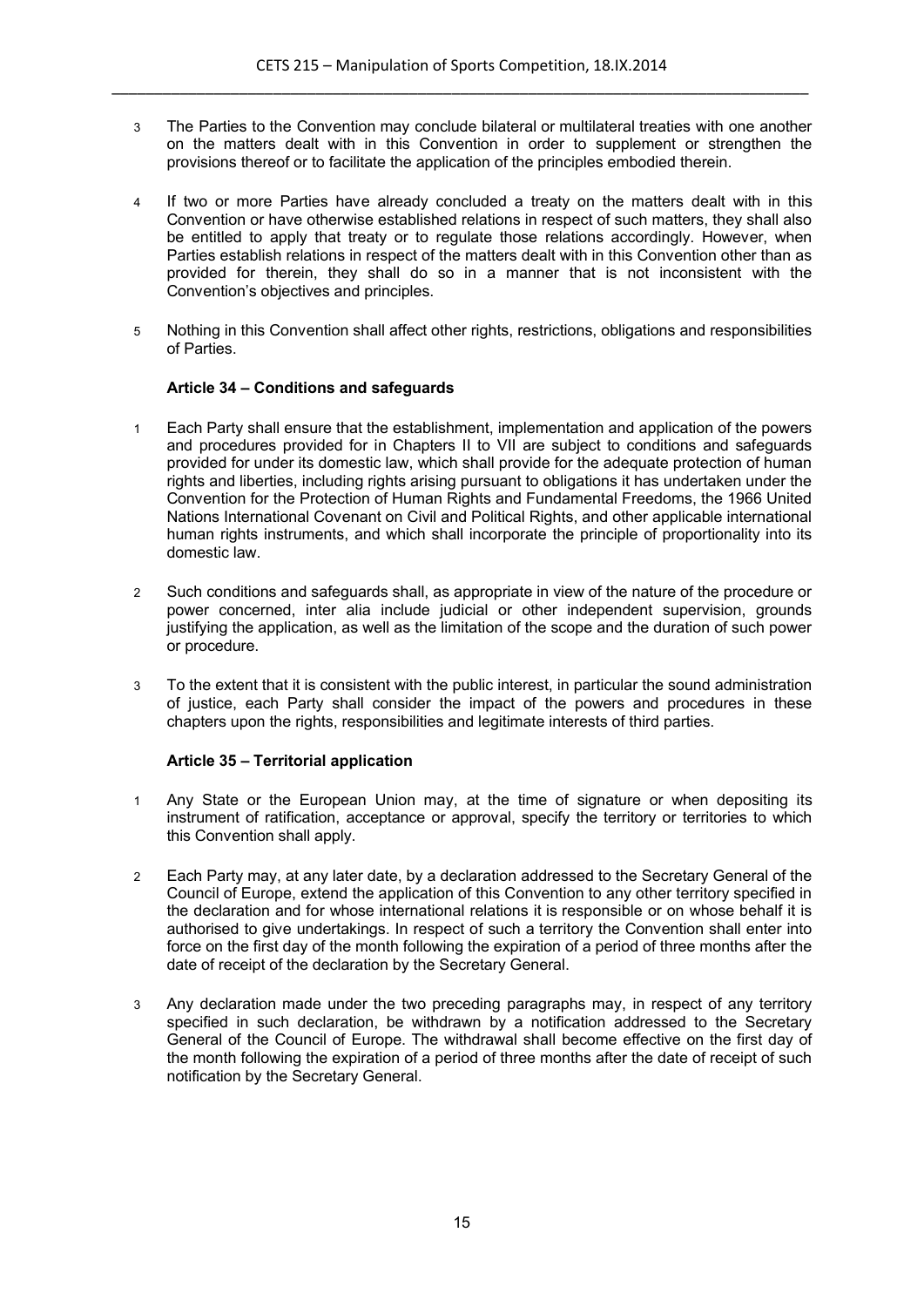# **Article 36 – Federal clause**

- 1 A federal State may reserve the right to assume obligations under Chapters II, IV, V and VI of this Convention consistent with its fundamental principles governing the relationship between its central government and constituent States or other similar territorial entities, provided that it is still able to co-operate under Chapters III and VII.
- 2 When making a reservation under paragraph 1, a federal State may not apply the terms of such reservation to exclude or substantially diminish its obligations to provide for the measures set out in Chapters III and VII. Overall, it shall provide for a broad and effective enforcement capability with respect to those measures.
- 3 With regard to the provisions of this Convention, the application of which comes under the jurisdiction of each constituent States or other similar territorial entities that are not obliged by the constitutional system of the federation to take legislative measures, the federal government shall inform the competent authorities of such States of the said provisions with its favourable opinion, encouraging them to take appropriate action to give them effect.

### **Article 37 – Reservations**

- 1 By a written notification addressed to the Secretary General of the Council of Europe, any State or the European Union may, at the time of signature or when depositing its instrument of ratification, acceptance or approval, declare that it avails itself of the reservations provided for in Article 19, paragraph 2 and in Article 36, paragraph 1. No other reservation may be made.
- 2 A Party that has made a reservation in accordance with paragraph 1 may wholly or partially withdraw it by means of a notification addressed to the Secretary General of the Council of Europe. Such withdrawal shall take effect on the date of receipt of such notification by the Secretary General. If the notification states that the withdrawal of a reservation is to take effect on a date specified therein, and such date is later than the date on which the notification is received by the Secretary General, the withdrawal shall take effect on that later date.
- 3 A Party that has made a reservation shall withdraw such reservation, in whole or in part, as soon as circumstances so permit.
- 4 The Secretary General of the Council of Europe may periodically ask Parties that have made one or more reservations for details about the prospects of withdrawal of such reservation(s).

# **Article 38 – Amendments**

- 1 Amendments to articles of this Convention may be proposed by any Party, the Convention Follow-up Committee or the Committee of Ministers of the Council of Europe.
- 2 Any proposal for an amendment shall be communicated to the Secretary General of the Council of Europe and forwarded by him or her to the Parties, the member States of the Council of Europe, non-member States having participated in the elaboration of this Convention or enjoying observer status with the Council of Europe, the European Union, any State having been invited to sign this Convention and the Convention Follow-up Committee at least two months before the meeting at which it is to be considered. The Convention Followup Committee shall submit to the Committee of Ministers its opinion on the proposed amendment.
- 3 The Committee of Ministers shall consider the proposed amendment and any opinion submitted by the Convention Follow-up Committee and may adopt the amendment by the majority provided for in Article 20.d of the Statute of the Council of Europe.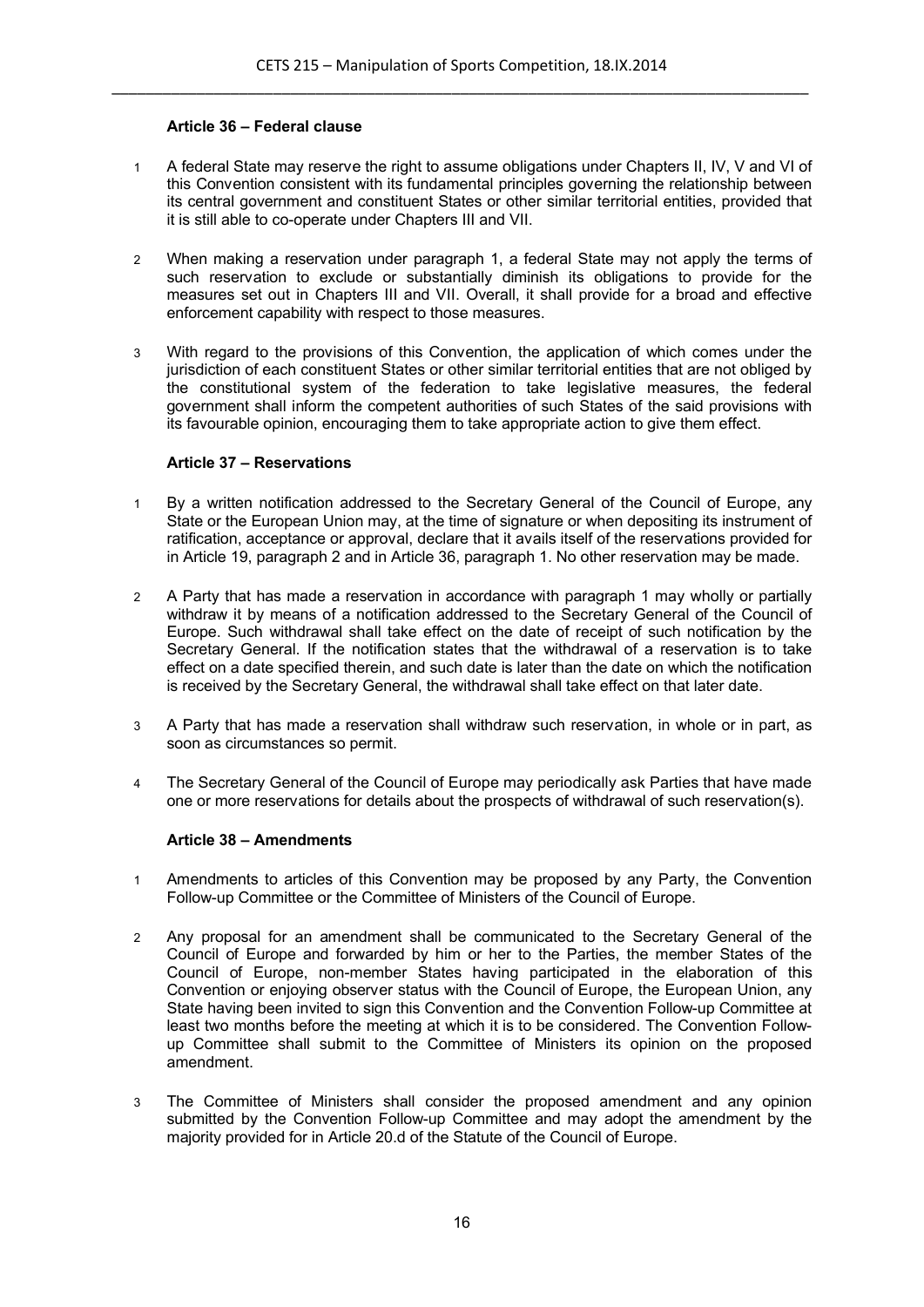- 4 The text of any amendment adopted by the Committee of Ministers in accordance with paragraph 3 of this article shall be forwarded to the Parties for acceptance.
- 5 Any amendment adopted in accordance with paragraph 3 of this article shall come into force on the first day of the month following the expiration of a period of one month after all Parties have informed the Secretary General of their acceptance thereof following their respective internal procedures.
- 6 If an amendment has been adopted by the Committee of Ministers, but has not yet entered into force in accordance with paragraph 5, a State or the European Union may not express their consent to be bound by the Convention without accepting at the same time the amendment.

### **Article 39 – Settlement of disputes**

- 1 The Convention Follow-up Committee, in close co-operation with the relevant Council of Europe intergovernmental committees shall be kept informed of any difficulties regarding the interpretation and application of this Convention.
- 2 In the event of a dispute between Parties as to the interpretation or application of this Convention, they shall seek a settlement of the dispute through negotiation, conciliation or arbitration, or any other peaceful means of their choice.
- 3 The Committee of Ministers of the Council of Europe may establish settlement procedures which may be used by the Parties to a dispute, subject to their consent.

### **Article 40 – Denunciation**

- 1 Each Party may, at any time, denounce this Convention by means of a notification addressed to the Secretary General of the Council of Europe.
- 2 Such denunciation shall become effective on the first day of the month following the expiration of a period of three months after the date of receipt of the notification by the Secretary General.

# **Article 41 – Notification**

- 1 The Secretary General of the Council of Europe shall notify the Parties, the member States of the Council of Europe, the other States Parties to the European Cultural Convention, the nonmember States having participated in the elaboration of this Convention or enjoying observer status with the Council of Europe, the European Union, and any State having been invited to sign this Convention in accordance with the provisions of Article 32, of:
	- a any signature;
	- b the deposit of any instrument of ratification, acceptance or approval;
	- c any date of entry into force of this Convention in accordance with Article 32;
	- d any reservation and any withdrawal of a reservation made in accordance with Article 37;
	- e any declaration made in accordance with Articles 9 and 13;
	- f any other act, notification or communication relating to this Convention.